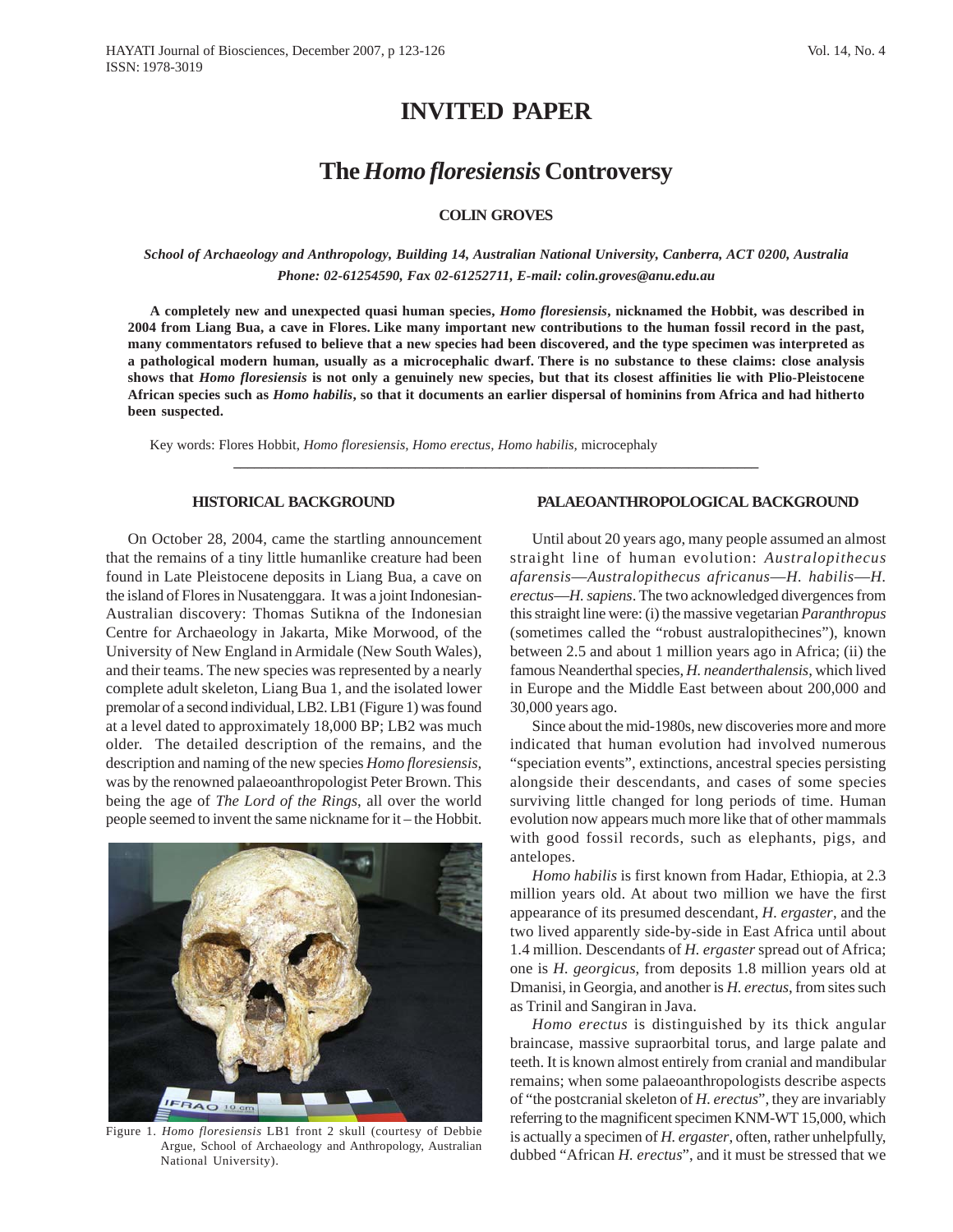know almost nothing about the postcranial skeleton of the Javanese species itself. *Homo erectus* survived virtually unchanged, except that its brain was somewhat larger, in Java (Ngandong, Sambungmacan, Ngawi) until very late – controversially, perhaps as little as 30,000 years ago – and, as we now know, died out without issue and was not ancestral to *H. sapiens*.

Other descendants of *H. ergaster* remained in Africa, or entered southern Europe; one of the ultimate descendants, which arose in Africa, was *H. sapiens*, modern humans. The earliest remains of modern humans have been found in the Kibish Formation along the Omo River, Ethiopia, dated at 195,000 years ago, and from there they spread gradually across Eurasia and island Southeast Asia; they were even in Australia and New Guinea by 50,000 years ago. As far as we knew in early 2004, the Old World at 30,000 years ago was inhabited mostly or entirely by our own species. At 30,000 years ago, and until as late as 12,000 years ago, sea levels were low, and Sumatra, Java, Borneo, and Bali (Sundaland) were joined to the Southeast Asian landmass, but being largely rain forested they might have been habitable by humans only around the edges. So it may well be that *H. sapiens* spread around the northern edge of Sundaland and island-hopped across to New Guinea and then down across another land-bridge to Australia, and did not reach Java and discover the *H. erectus* survivors until later: but this so far is speculation.

And now suddenly, at the end of 2004, we learned of another species that had shared the world with us even after the last Neandertalers and the last *H. erectus* had gone. Peter Brown and his colleagues at first argued that *H. floresiensis* was a descendant of *H. erectus*, which had moved a few islands along to the east: it had a receding forehead and receding chin, and made stone tools, like *H. erectus*, but had smaller body size (only 1 metre tall!), smaller brain, smaller brow ridges, and strangely short legs compared with its arms. Large mammals isolated on islands tend to reduce in size (insular dwarfing), and in fact the remains of a dwarf species of the elephantlike *Stegodon* were found in the same deposits as the Hobbit.

#### **THE HOBBIT-DENIERS**

**Enter the "Deniers".** The common theme of the deniers was that LB1 was an ordinary modern human, probably afflicted with microcephaly, a condition which occurs (very rarely) in modern human populations, in which the brain is underdeveloped. In modern humans the cranial capacity (ECV, endocranial volume) varies from about 1200 to 1700 cc; a person is called microcephalic whose brain is less than 700 cc, and a few people with under 400 cc have even been recorded. Mostly these people are also small in stature. The ECV of the Hobbit was around 400 cc, and its stature was about 1 metre. Did this indicate microcephaly?

The first detailed analysis, claiming that the Hobbit was no more than a microcephalic dwarf, appeared in a paper led by Indonesia's leading palaeoanthropologist, Professor Teuku Jacob, in 2006, and including Australian, American and Chinese co-authors. They made a number of points: (i) the Rampasasa people, who tend to be short-statured, live in Flores today, not too far from Liang Bua; (ii) some of the Rampasasa people have receding chins; (iii) LB1 has a very asymmetrical skull, as would be expected in a person with a pathological condition, rather than a healthy person.

A second paper seriously disputing that *H. floresiensis* was a new species was by Professor Robert Martin, of the Field Museum of Natural History in Chicago, and an Anglo-American team. Martin is a specialist in allometry (relative growth). Consider that a child is not just a small adult: the body proportions, and the proportions of the head and face, are different, and gradually change during growth. Likewise, body proportions change as a consequence of size changes during evolution: brains, for example, are relatively larger in small species, and proportionately smaller in large species, so that mice have *relatively* larger brains than rats, and cats have relatively larger brains than tigers. Martin and his colleagues argued that if the Hobbit were, as the describers had suggested, a dwarfed descendant of *H. erectus*, then its brain would be much bigger than it is: there was no way, in other words, that *H. floresiensis* could be its dwarf descendant. They concluded that it must therefore be pathological – a microcephalic, just as Jacob and his colleagues had argued.

A few other papers appeared questioning that the Hobbit was anything but a microcephalic dwarf modern human being, but it was Jacob *et al.* and Martin *et al*. who had offered actual details.

## **IS THE HOBBIT JUST A PATHOLOGICAL MODERN HUMAN?**

Jacob *et al.* (2006) used the photograph of a living Rampasasa man with a receding chin as evidence that the receding mandibular symphysis of LB1 is within the modern human range. But this is a very superficial comparison, because, as shown in detail by Schwartz and Tattersall (2000), the mandibular symphysis of *H. sapiens* has a distinctive structure. The modern human bony chin, however receding, always has a strong ridge running along the lower margin of the jaw, and a weaker ridge running down the midline to meet it (this has been called the Inverted T). But earlier members of the human lineage, like *H. erectus* or *H. habilis* or the australopithecines, lack this external buttressing but have an internal buttressing system, consisting of the Inferior Transverse Torus, at the lower margin, and usually a smaller Superior Transverse Torus above it (the two tori are separated by a depression where the tongue muscles insert). The symphysis of *H. floresiensis* entirely lacks the structural features of *H. sapiens*; instead, it has internal buttressing like earlier members of the human lineage. Brown *et al.* (2004) specifically likened the symphyseal cross-section of LB1 to that of LH 4 (Laetoli Hominid 4), a specimen of *A. afarensis* from Tanzania, dated at 3.5-3.75 million. A key paper by Argue *et al.* (2006) compared all the features of the LB1 skull to what was at that time known of modern microcephalic skulls, showing that in a great many observable features it differs strikingly*.*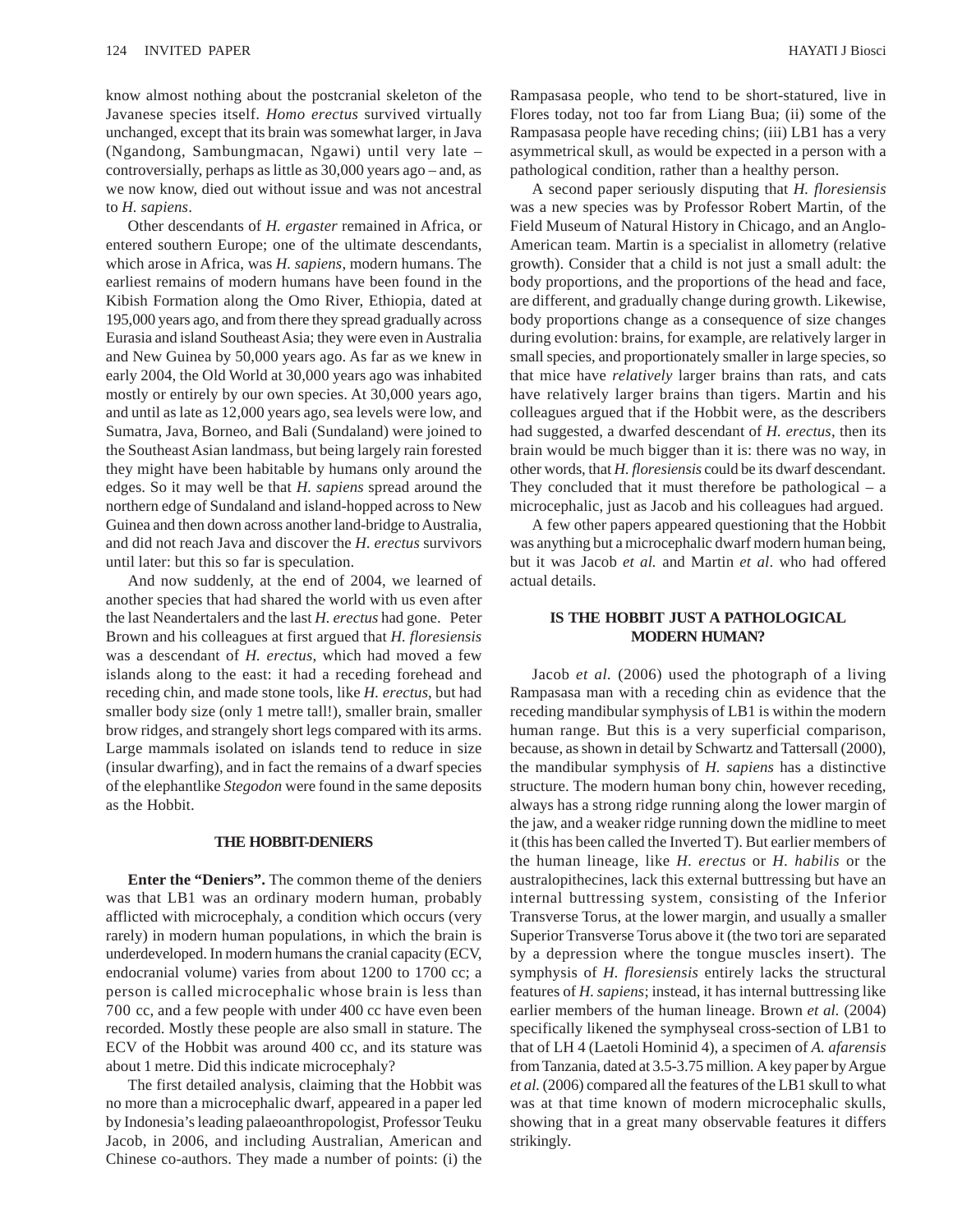My colleagues F. D. Bulbeck and M. Oxenham (personal communication) have recently completed a worldwide survey of preserved skeletal material of microcephalic individuals (including a few individuals suffering from syndromes mimicking microcephaly, such as cretinism). Not one of the specimens studied by them in any way resembles LB1, beyond the sheer fact of reduced brain size. On the contrary, presumably for biomechanical reasons, in microcephalic skulls, the structures of the sagittal midline of the face, such as the nasal region and the chin, tend to be exaggerated.

The claimed asymmetry of the skull of LB1 (Jacob *et al*. 2006) is in fact an artefact of damage to the skull (partly at the time of excavation), together with a slight degree of postmortem distortion, making the two sides look different. The left orbit was partly shorn away, making it look rounded, not angular like the right orbit; and the right zygomatic was partly caved in.

## **Some of the Rampasasa People May be Short, but None is as Short as LB1.**

The brain of LB1, as analysed by Falk *et al.* (2007), was very like a tiny, but normal, human brain, and quite different from the series of microcephalic brains studied by them, which have characteristic changes from the normal human pattern quite apart from size.

Martin *et al*.'s (2006) allometric argument is correct: the Hobbit was most unlikely to be a dwarfed *H. erectus*. But it turns out to be irrelevant. Morwood *et al*. (2005) reconsidered the "dwarf *H. erectus*" model in the light of new discoveries (see below), and preferred instead a new hypothesis: that *H. floresiensis* was a direct descendant of a more primitive species, perhaps *H. habilis*, which had spread its range outside Africa before the ancestors of *H. erectus* did the same thing.

It is important to note that all the claims that *H. floresiensis* is just a pathological modern human considered only LB1. There is now further material available.

## **THE 2005 DISCOVERIES**

In October 2005 – just one year after the initial announcement of LB1 and the isolated tooth, LB2 – Morwood and his colleagues announced the discovery of more specimens from Liang Bua. More parts of LB1 had been discovered, as well as remains of seven other individuals: (i) LB3, a tiny ulna; (ii) LB4, a child represented by a radius and tibia; (iii) LB5, a vertebra and a metacarpal from an adult; (iv) LB6, represented by several hand bones, a scapula (shoulder blade) and a mandible; (v) LB7, a tiny, but adult, bone from the thumb; (vi) LB8, another tibia; (vii) and LB9, a femur.

All these are diminutive in size, actually smaller than their counterparts in LB1. Especially important is the LB6 mandible, which almost exactly resembles the mandible of LB1. Like LB1, LB6 has not only a receding symphysis but internal buttressing (well-developed inferior and superior transverse tori), and like LB1 it completely lacks the Inverted T, which puts both of them well outside the range of modern humanity.

Of the new finds, LB4 comes from a higher level than LB1, and is only 12,000 years old, while most of the other new specimens were from lower down, going back to a level dated between 74 and 95,000 years ago. *Homo floresiensis*, then, inhabited the cave over a period of more than 60,000 years. It is hardly credible that, over this long period, the remains of nine microcephalic people, and no one else, ended up in Liang Bua!

#### **THE AFFINITIES OF** *HOMO FLORESIENSIS*

Argue *et al.* (2006) discussed the affinities of *H. floresiensis*, and concluded that Brown and his colleagues were right second time: it is closest to *H. habilis*, representing a much more primitive condition than *H. erectus*. The implications of this are profound. The earliest spread of members of the human lineage out of Africa must have been before the generally acknowledged one that resulted in *H. erectus*, probably before 2 million years ago. There is as yet no trace of any early *Homo* between Africa and Java, the fossil record of the intervening areas is too poor (with the sole exception of Dmanisi, in Georgia — see above). Only in Java itself is the fossil record reasonable, although even here in the earlier levels there are mostly jaws and teeth (see Kaifu *et al*. 2005): the magnificent crania of *H. erectus* date from higher levels, perhaps a million years ago. Some of these earlier remains have been suggested, from time to time, to represent not *H. erectus* but one or more different species (*H. modjokertensis, Meganthropus palaeojavanicus,* and others). Perhaps it is time to reconsider the taxonomic and evolutionary status of this earlier material; perhaps *H. floresiensis* has an ancestor, so far undetected, among these early specimens from Java?

The stone tools from Liang Bua, apparently associated with *H. floresiensis*, have been analysed by Brumm and Aziz (2006), who found that they are nearly identical to those from open sites dating to 800,000 B.P. elsewhere on Flores. Evidently the ancestors of the Hobbit were already on the island by at least the beginning of the Middle Pleistocene.

#### **DEFINITION OF** *HOMO FLORESIENSIS*

*Homo floresiensis* most closely resembles hominin species from the Late Pliocene and Early Pleistocene: *H. habilis*, *H. ergaster*, and *H. georgicus*. The plesiomorphic conditions which it shares with them (in as far as they are known in these three species) include: From Argue *et al.* (2006): (i) very small cranial capacity (evidently further reduced during the process of insular dwarfing); (ii) very receding mandibular symphysis, with strongly developed inferior and somewhat developed superior transverse tori, entirely lacking the external structures characterising *H. sapiens* and certain Middle Pleistocene specimens; (iii) facial prognathism; (iv) receding frontal; (v) small rounded (somewhat vertically elongated) external auditory meatus, with very thin tympanic margin. From Larson (2007): (i) low bar-glenoid and axillo-spinal angles of the scapula; (ii) low humeral torsion angle; (iii) short clavicle